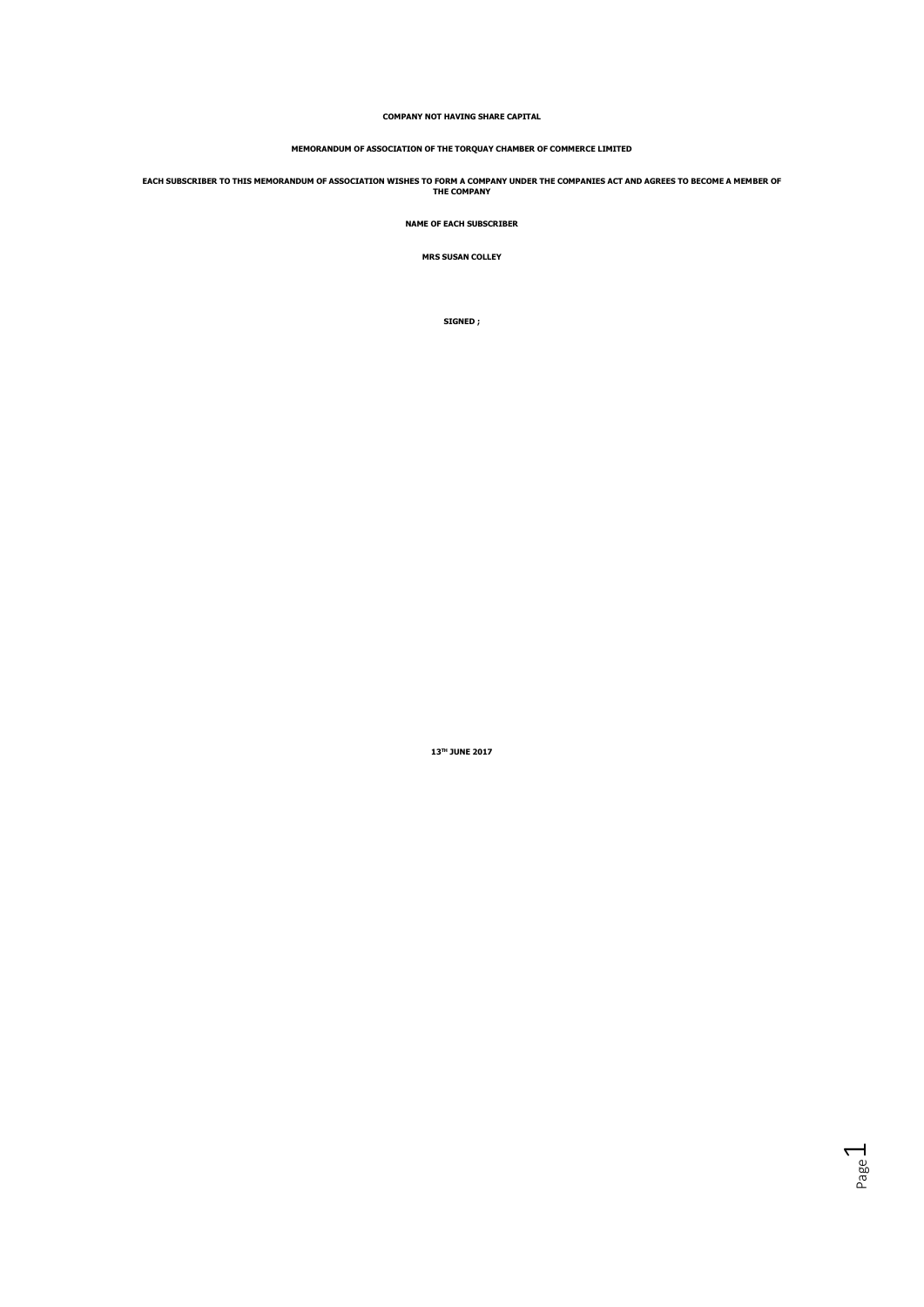# **COMPANIES ACTS 2006-2009**

## **COMPANY LIMITED BY GUARANTEE AND NOT HAVING A SHARE CAPITAL**

## **ARTICLES OF ASSOCIATION OF TORQUAY CHAMBER OF COMMERCE AND INDUSTRY**

# **PART 1 INTERPRETATION LIMITATION OF LIABILITY AND OBJECTS**

## **Defined terms**

In the articles, unless the context requires otherwise-

"articles" means the Chamber's articles of association;

"bankruptcy" includes individual insolvency proceedings in a jurisdiction other than England and Wales or Northern Ireland which have an effect similar to that of bankruptcy;

"Board" shall mean the board of directors of the Chamber including co-opted members of it;

"chair" has the meaning given in article 13;

"chair of the meeting" has the meaning given in article 48;

"Chamber" shall mean the company;

"Companies Acts" means the Companies Acts (as defined in section 2 of the Companies Act 2006), in so far as they apply to the company;

"director" means a director of the Chamber, and includes any person occupying the position of director, by whatever name called;

"document" includes, unless otherwise specified, any document sent or supplied in electronic form;

"electronic form" has the meaning given in section 1168 of the Companies Act 2006;

"member" shall mean any member of the Chamber for the time being;

"ordinary resolution" has the meaning given in section 282 of the Companies Act 2006;

"participate", in relation to a directors' meeting, has the meaning given in article 11;

"proxy notice" has the meaning given in article 54;

"special resolution" has the meaning given in section 283 of the Companies Act 2006;

"subsidiary" has the meaning given in section 1159 of the Companies Act 2006; and

"writing" means the representation or reproduction of words, symbols or other information in a visible form by any method or combination of methods, whether sent or supplied in electronic form or otherwise

Unless the context otherwise requires, other words or expressions contained in these articles bear the same meaning as in the Companies Act 2006 as in force on the date when these articles become binding on the Chamber.

## **Liability of members and Objects**

- **2.** The liability of each member is limited to £1, being the amount that each member undertakes to contribute to the assets of the Chamber in the event of its being wound up while he is a member or within one year after he ceases to be a member, for:-
	- (a) payment of the Chamber's debts and liabilities contracted before he ceases to be a member,
	- (b) payment of the costs, charges and expenses of winding up, and
	- (c) adjustment of the rights of the contributories among themselves.
- **3.** The objects for which the Chamber is established are:
- (1) To promote and protect the home and overseas trade and commerce, shipping and manufacturing of the United Kingdom, and, in particular, of Torquay and its environs, to originate, promote and carry out, and to co-operate with any person, body corporate, social enterprise or any other form of organisation or association whatsoever in originating, promoting or carrying out any scheme or plan for promoting Torquay and its environs and to that end to provide an association of business people, professional people, trades people and others and, in particular, those in industry or carrying on business, in, or concerned with the home or overseas trade or commerce, shipping or manufacturing of Torquay and its environs.
- (2) The collection and dissemination of statistical and other information relating to trade, commerce, shipping and manufacturing.
- (3) The promoting, supporting, or opposing legislative or other measures affecting such interests.

### PART 2 DIRECTORS

# DIRECTORS' POWERS AND RESPONSIBILITIES

# **Directors' general authority**<br>**4.** Subject to the

- **4.** Subject to the articles, the Board is responsible for the management of the Chamber's business and affairs, for which purpose they may exercise all the powers of the Chamber including formulating policies for the Chamber dealing with:
- (1) powers of directors and officers to bind the Chamber;
- (2) the management of contracts to which the Chamber is party;
- (3) the preparation and agreement of an annual business plan and budget;
- (4) human resources;
- (5) management of the Chamber's affairs including its expenses policy, business risk assessment and policy review;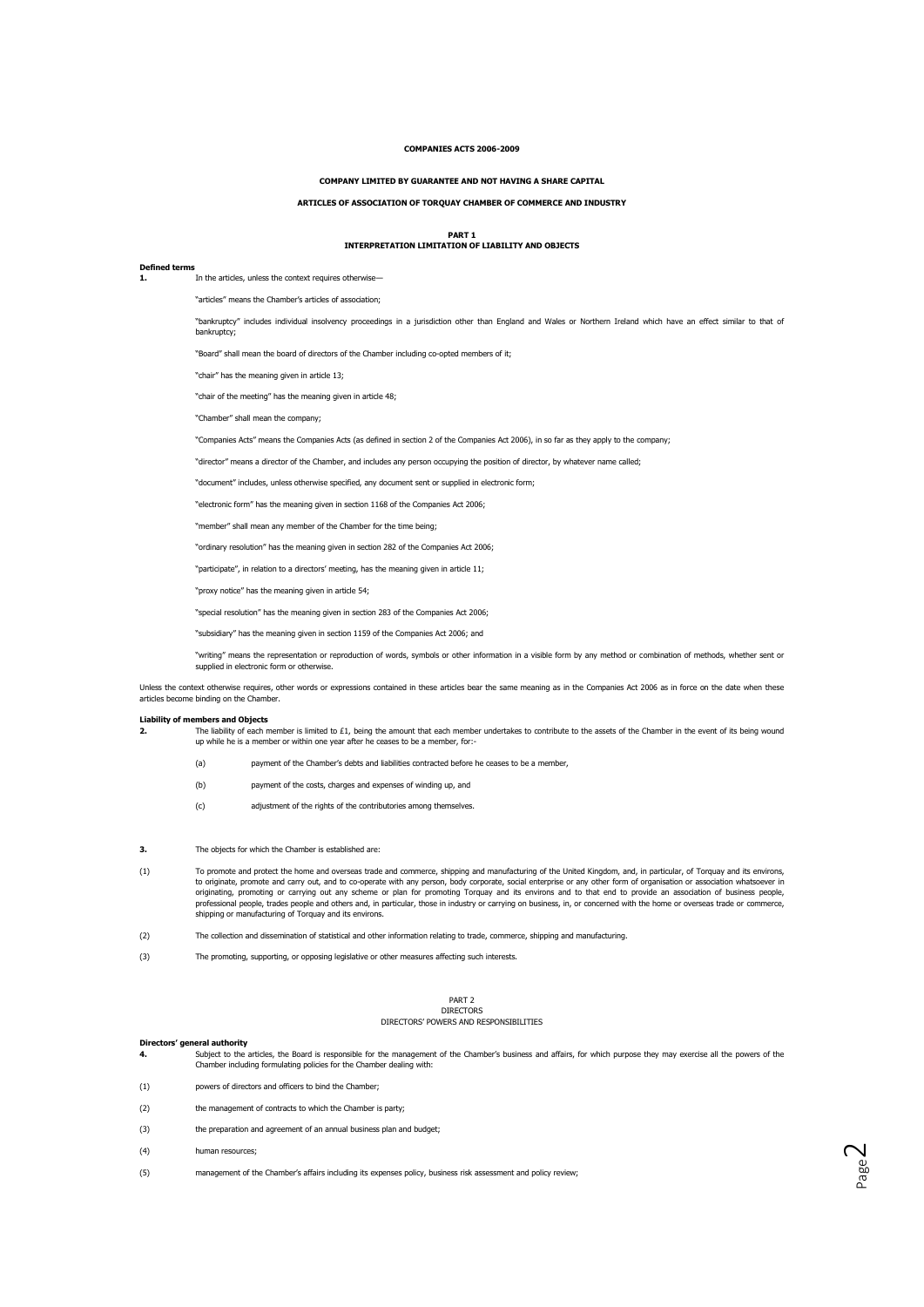- dealing with all matters of procedure in relation to the election or co-option of directors and the admission of members or the termination of membership of any member<br>save to the extent specifically provided in these arti
- (7) formulating the role and responsibilities of the President, Vice-Presidents, Chair and Vice-Chair of the Chamber.

# **Members' reserve power**<br>**5.**(1) The member

**5.**(1) The members may, by special resolution, direct the directors to take, or refrain from taking, specified action.

(2) No such special resolution invalidates anything which the directors have done before the passing of the resolution.

# **Directors may delegate**<br>**6.**(1) Subject to

Subject to the articles, the directors may delegate any of the powers which are conferred on them under the articles-

| (a)    | to such person or committee;                    |
|--------|-------------------------------------------------|
| (b)    | by such means (including by power of attorney); |
| (c)    | to such an extent:                              |
| $\sim$ | to unlating to accelerate an exceptional and    |

(d) in relation to such m<br>(e) on such terms and c on such terms and conditions;

## as they think fit.

- (2) If the directors so specify, any such delegation may authorise further delegation of the directors' powers by any person to whom they are delegated.
- (3) The directors may revoke any delegation in whole or part, or alter its terms and conditions.

### **Committees**

- **7.**(1) Committees may include committees dealing with Remuneration, Appointments, Finance and Operations and any other committee as deemed appropriate by the directors.
- (2) Committees to which the directors delegate any of their powers must follow procedures which are based as far as they are applicable on those provisions of the articles which govern the taking of decisions by directors.
- (3) The directors may make rules of procedure for all or any committees, which prevail over rules derived from the articles if they are not consistent with them.

### DECISION-MAKING BY DIRECTORS

## **Directors to take decisions collectively**

8. The general rule about decision-making by directors is that any decision of the directors must be either a majority decision at a meeting or a decision taken in accordance with article 9.

### **Unanimous decisions**

- **9.**(1) A decision of the directors is taken in accordance with this article when all eligible directors indicate to each other in writing that they share a common view on a matter.
- (2) Such a decision may take the form of a resolution in writing, copies of which have been signed by each eligible director or to which each eligible director has otherwise indicated agreement in writing.
- (3) References in this article to eligible directors are to directors who would have been entitled to vote on the matter had it been proposed as a resolution at a directors' meeting.

(4) A decision may not be taken in accordance with this article if the eligible directors would not have formed a quorum at such a meeting.

# **Calling a directors' meeting**<br>**10.**(1) Any director of

- **10.** Any director or the Chief Executive may call a Board meeting by giving notice of the meeting to the directors or by authorising the company secretary (if any) to give such notice.
- (2) Notice of any Board meeting must indicate—
	- (a) its proposed date and time;<br>(b) where it is to take place; an
	- where it is to take place; and
	- (c) if it is anticipated that directors participating in the meeting will not be in the same place, how it is proposed that they should communicate with each other during the meeting.
- (3) Notice of a Board meeting must be given to each director, but need not be in writing.
- Notice of a Board meeting need not be given to directors who waive their entitlement to notice of that meeting, by giving notice to that effect to the Chamber not more)<br>than 7 days after the date on which the meeting is he any business conducted at it.

# **Participation in directors' meetings<br>11.**(1) Subject to the articles,

Subject to the articles, directors participate in a Board meeting, or part of a Board meeting, when

- (a) the meeting has been called and takes place in accordance with the articles, and (b) they can each communicate to the others any information or opinions they have on any particular item of the business of the meeting.
- (2) In determining whether directors are participating in a directors' meeting, it is irrelevant where any director is or how they communicate with each other.
- (3) If all the directors participating in a meeting are not in the same place, they may decide that the meeting is to be treated as taking place wherever any of them is.

# **Quorum for directors' meetings**<br>**12.**(1) At a Board meeting

- At a Board meeting, unless a quorum is participating, no proposal is to be voted on, except a proposal to call another meeting.
- (2) The quorum for Board meetings may be fixed from time to time by a decision of the directors, but it must never be less than two, and unless otherwise fixed it is four.
- (3) If the total number of directors for the time being is less than the quorum required, the directors must not take any decision other than a decision in relation to the steps required to enable the members to appoint further directors.

# **Chairing of directors' meetings**

- **13.**(1) The directors shall annually appoint a member of the Board to chair their meetings.
- (2) The person so appointed for the time being is known as the Chair.
- (3) They shall also appoint a Vice Chair who shall chair meetings of the Board if the Chairman is not present.
- (4) The directors may terminate the Chair's or Vice Chair's appointment at any time.
- (5) If the Chair or Vice Chair is not participating in a Board meeting within ten minutes of the time at which it was to start, the participating directors must appoint one of themselves to chair it.

Page ന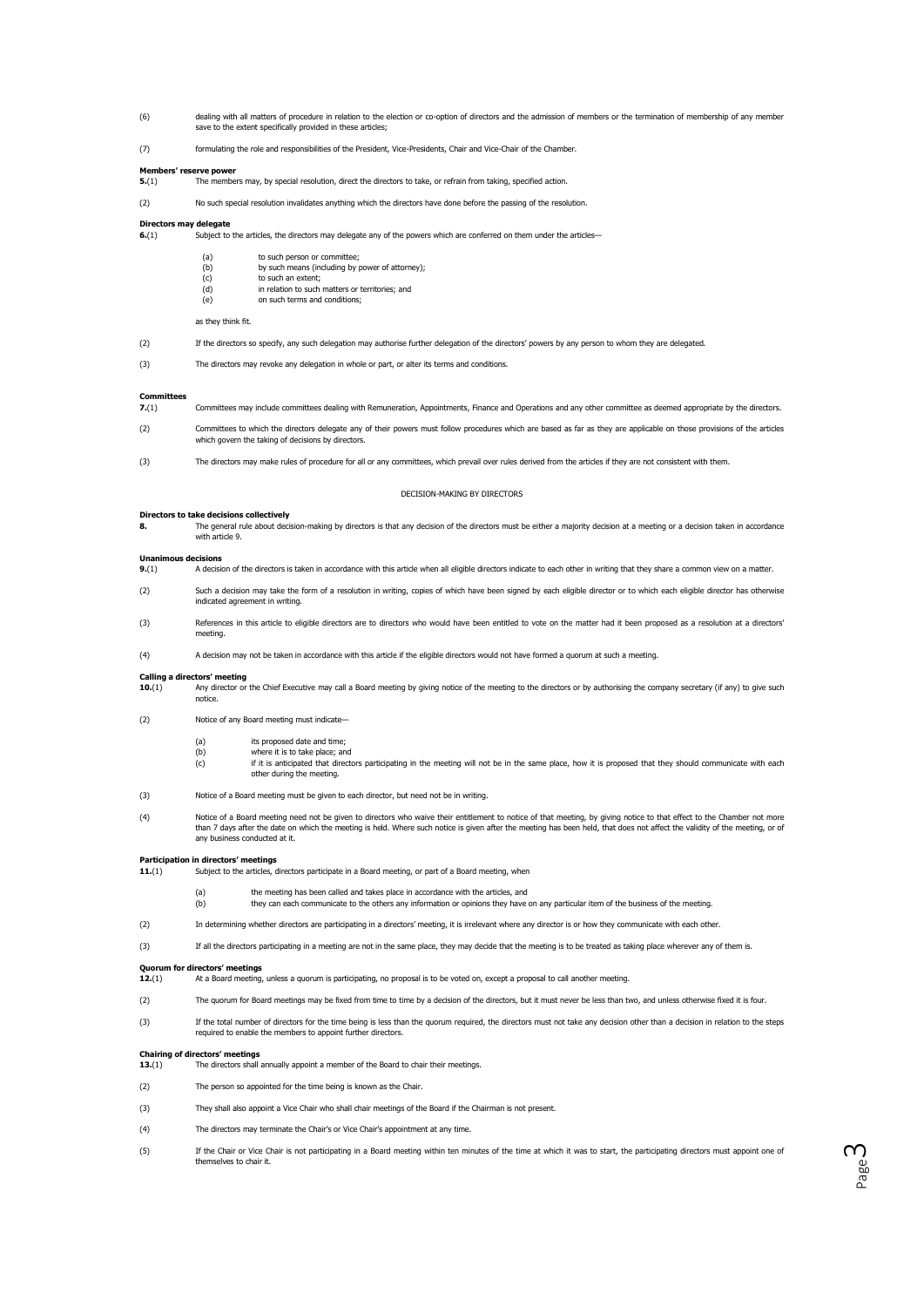# **Casting vote**

**14.**(1) If the numbers of votes for and against a proposal are equal, the Chair, Vice Chair or other director chairing the meeting has a casting vote.

(2) But this does not apply if, in accordance with the articles, the Chair, Vice Chair or other director is not to be counted as participating in the decision-making process for quorum or voting purposes

# **Conflicts of interest**<br>**15.**(1) If a pr

- **15.**(1) If a proposed decision of the directors is concerned with an actual or proposed transaction or arrangement with the Chamber in which a director is interested, that director is not to be counted as participating in the decision-making process for quorum or voting purposes.
- (2) But if paragraph (3) applies, a director who is interested in an actual or proposed transaction or arrangement with the company is to be counted as participating in the decision-making process for quorum and voting purposes.
- (3) This paragraph applies when
	- the director's interest is considered by the Board to be permitted by any policy on conflicts of interest adopted by the Board from time to time. (b) the director's interest cannot reasonably be regarded as likely to give rise to a conflict of interest
- (4) For the purposes of this article, references to proposed decisions and decision-making processes include any Board meeting or part of a Board meeting.
- $(5)$  Subject to paragraph (6), if a question arises at a meeting of the Board or of a committee of directors as to the right of a director to participate in the meeting (or part of the meeting) for voting or quorum purposes, the question may, before the conclusion of the meeting, be referred to the Chair or the Vice Chair (or other director chairing<br>the meeting) whose ruling in relation to any direct
- (6) If any question as to the right to participate in the meeting (or part of the meeting) should arise in respect of the Chair or the Vice Chair (or other director chairing the meeting), the question is to be decided by a decision of the directors at that meeting, for which purpose the chair of the meeting is not to be counted as participating in<br>the meeting (or that part of the meeting) for voti

# **Records of decisions to be kept**<br>**16.** The directors must

**16.** The directors must ensure that the Chamber keeps a record, in writing, for at least 6 years from the date of the decision recorded, of every unanimous or majority decision taken by the directors.

# **Directors' discretion to make further rules**<br>**17.** Subject to the articles, the direct

**17.** Subject to the articles, the directors may make any rule which they think fit about how they take decisions, and about how such rules are to be recorded or communicated to directors.

# **Remuneration and Expense**<br>**18.**(1) The Board sha

- **18.**(1) The Board shall formulate the policy of the Chamber from time to time as to how directors may receive remuneration for services which they (or any body corporate or other organization or association in which they may be interested) may provide to the Chamber from time to time (except in relation to their role as a director of the Chamber). Such policy shall be posted on any website of the Chamber from time to time.
- (2) The Board shall formulate the policy of the Chamber from time to time as to how directors may be paid expenses properly incurred in the performance of their duties. Such policy shall be posted on any website of the Chamber from time to time.

## THE BOARD AND APPOINTMENT OF DIRECTORS

## **The Board**

- 19.(1) The Board shall consist of not less than six nor more than 10 members (or representatives of members) who shall be elected in accordance with the provisions of articles 24 and 25.
- (2) The Chair and Vice Chair (who shall be directors) shall be elected annually by the Board for a maximum of six years but each of whom may offer themselves for re-election on more than one occasion.
- (3) The Board may invite or co-opt (and so appoint as a director) a maximum of 3 persons or representatives of any body corporate or incorporate or other organisation as a director of the Chamber. Any such co-opted director must stand for election as a director at the Annual General Meeting following their co-option. If not elected they may not be co-opted to the Board during the period of one year from the date of such Annual General Meeting.
- The Board may from time to time and at any time appoint any member (or representative of a member) as a director, either to fill a casual vacancy or by way of addition<br>to the Board provided that the prescribed maximum shal but they shall then be eligible for re-election.

### **Rotation of the Directors**

- **21.** At each Annual General Meeting one-third of the directors for the time being, or if their number is not a multiple of three then the number nearest to one-third, shall retire from office.
- **22**. The directors to retire shall be those who have been longest in office since their last election or appointment. As between directors of equal seniority, the directors to retire shall in the absence of agreement be selected from among them by lot. The length of time a director has been in office shall be computed from his last election or appointment. Subject to the Articles a retiring director shall be eligible for re-election.
- 23. The Chamber may, at the meeting at which a director retires in accordance with articles 21 and 22, fill up the vacated office by electing a person to it, and in default the retiring director shall, if offering himself for re-election, be deemed to have been re-elected, unless at such meeting it is expressly resolved not to fill such vacated office, or unless a resolution for the re-election of such member shall have been put to the meeting and lost.
- **24.** The election of directors shall be determined by a ballot of members to be made prior to the relevant Annual General Meeting in accordance with such procedures as the Board may determine from time to time.
- 25. The Board shall also determine the procedures under which any candidate for the office of director of the Chamber shall be proposed by such number of members as those procedures shall stipulate.
- 27. Any director of the Chamber who has served as a director for a continuous period of 9 years shall thereafter be required to submit themselves for re-election annually in order to remain as a director of the Chamber. In so doing they shall not be counted in determining the number of directors to retire by rotation in accordance with Articles<br>21 and 22. Any director who is not re-elected on accordance with the articles after a period of one year has elapsed from the Annual General Meeting at which he was not re-elected.

Page 4

- **Termination of director's appointment<br><b>28.** A person ceases to be a director as soon as:-
- (a) that person ceases to be a director by virtue of any provision of the Companies Act 2006 or is prohibited from being a director by law;
- (b) a bankruptcy order is made against that person;
- (c) a composition is made with that person's creditors generally in satisfaction of that person's debts;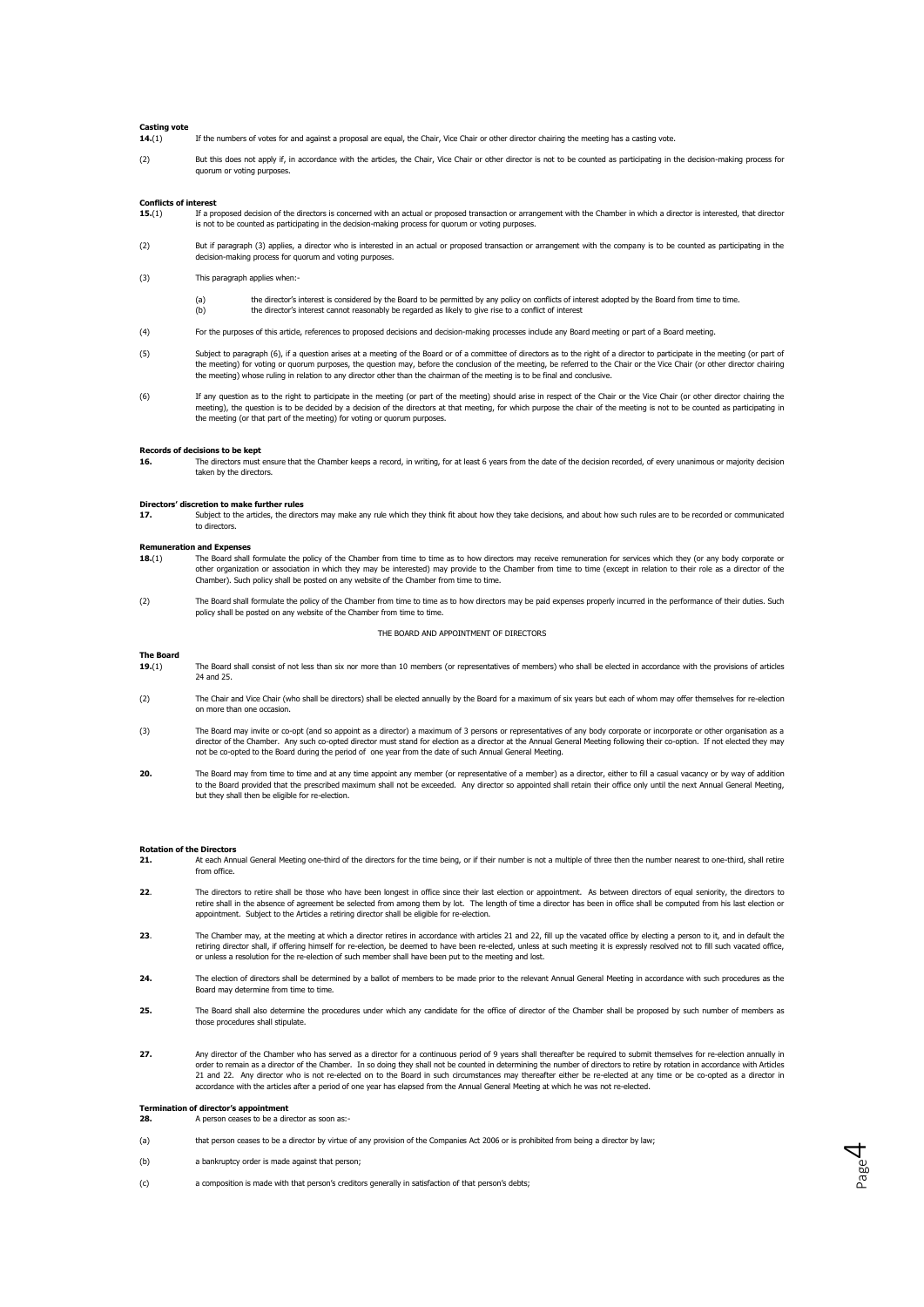- (d) a registered medical practitioner who is treating that person gives a written opinion to the Chamber stating that that person has become physically or mentally incapable of acting as a director and may remain so for more than three months;
- (e) by reason of that person's mental health, a court makes an order which wholly or partly prevents that person from personally exercising any powers or rights which that person would otherwise have;
- (f) notification is received by the Chamber from the director that the director is resigning from office, and such resignation has taken effect in accordance with its terms;
- (g) that person ceases to be a member or the member of which he/she is a representative ceases to be a member;
- (h) the Board resolves that that person has breached any Code of Conduct adopted by the Board from time to time for directors and determines that that person shall cease to be a director;
- (i) that person shall for more than six consecutive months have been absent from Board Meetings and the Board resolves that his position should be vacated;
- (i) at the conclusion of the next following Annual General Meeting after they attain the age of seventy provided that nothing shall prevent the appointment of a director at any age or shall require a director to vacate office at any time by reason of age if their appointment is or was made or approved by the Chamber in general meeting and the<br>notice of the resolution given to the Chamber and by t

### PART 3 PRESIDENTS, VICE-PRESIDENTS AND CHIEF EXECUTIVE

- **29.** The Board may appoint a President of the Chamber upon such terms as it thinks fit. The President from time to time may be removed by resolution of the Board.
- **30.** The three immediately preceding past Chairs of the Chamber may, if willing, be appointed as Vice Presidents of the Chamber. A Vice President's office may be terminated by resolution of the Board. If there shall be three Vice Presidents on the occasion that any chair steps down and is to become a Vice President, the longest serving Vice President shall cease to hold office.
- **31.** The President and any Vice Presidents shall not be directors of the Chamber. They shall perform such functions as the Board may from time to time determine. They may be invited to attend and speak at meetings of the Board but shall not be entitled to vote.
- **32.** The Chief Executive of the Chamber (if any) shall be appointed by the Board from time to time at such remuneration and on such terms as the Board may decide.

### PART 4 **MEMBERS** BECOMING AND CEASING TO BE A MEMBER

### **Membership**

- **33.** The number of members is unlimited.
- **34.** Membership shall be open to:
- (1) individuals who are in business on their own account;
- (2) companies, corporations, partnerships and other organisations engaged or interested in commerce, industry, trade or transport;
- (3) members of professions who have an interest in commerce, industry, trade and transport;
- (4) any other individuals, companies, corporations, partnerships, charities or other organisations which the Board may in its absolute discretion admit to membership.
- **35.** The Board may admit to Honorary Membership of the Chamber for such period as it may determine:-
- (1) individuals who the Board considers are distinguished in statesmanship, diplomacy, commerce, finance, industry, trade, transport or public service generally;
- (2) individuals who the Board considers have rendered special service to the Chamber, or to the Chamber movement or to Torquay and its environs
- **36.** An Honorary Member shall receive notice of and shall be entitled to attend all General Meetings, to speak but not vote. An Honorary Member shall not be required to sign any application for membership or to pay any fees or subscriptions, nor shall they be or be deemed to be a member liable to contribute any amount on the winding-up of the Chamber.
- **37.** All applications for membership shall be made in writing in such form (containing an undertaking to be bound by the articles of the Chamber if elected) as the Board may in its absolute discretion from time to time prescribe.
- **38.** The election of members shall be by resolution of the Board which (save as specified in these articles) may refuse any application without giving reasons. Delivery of the application to the Chamber shall be accompanied by the amount of the membership fee (if any) from time to time determined by the Board unless the Board determines that this amount may be paid at a later date.
- **39.** A member may terminate membership by giving notice in writing not later than the day before the day when their subscription shall next be due. The membership is non refundable annual subscription.
- 40. Unless the Board shall suspend the operation of this article from time to time for a period either generally or in any specific case or cases a member shall automatically cease to be a member:
- (1) if being a company an order shall be made or resolution passed for winding up otherwise than for the purpose of reconstruction, or if it suffers the appointment of an administrator or receiver or any analogous circumstances in any other jurisdiction;
- (2) if being an individual he/she is adjudicated bankrupt;
- (3) if he/she suspends payment or compounds with creditors;
- (4) if being an individual he/she is or may be suffering from mental disorder and either:
	- (a) he/she is admitted to hospital in pursuance of an application for admission for treatment under the Mental Health Act 1983 or, in Scotland, an application for admission under the Mental Health (Scotland) Act 1960; or<br>(b) an order is made by a court having jurisdiction (whether in the United Kingdom or elsewhere) in matters concerning mental disorder for his/her detention)
	- or for the appointment of a receiver, curator bonis or other person to exercise powers with respect to his/her property or affairs;

Page ഥ

- (5) if he/she or it fails to pay the prescribed subscription within one month of the due date
- **41.** The Board may expel any member at any time provided that:
- (1) not less than twenty-one days' notice of the proposed resolution and of the matters giving rise to the proposed resolution has been given to the member concerned; and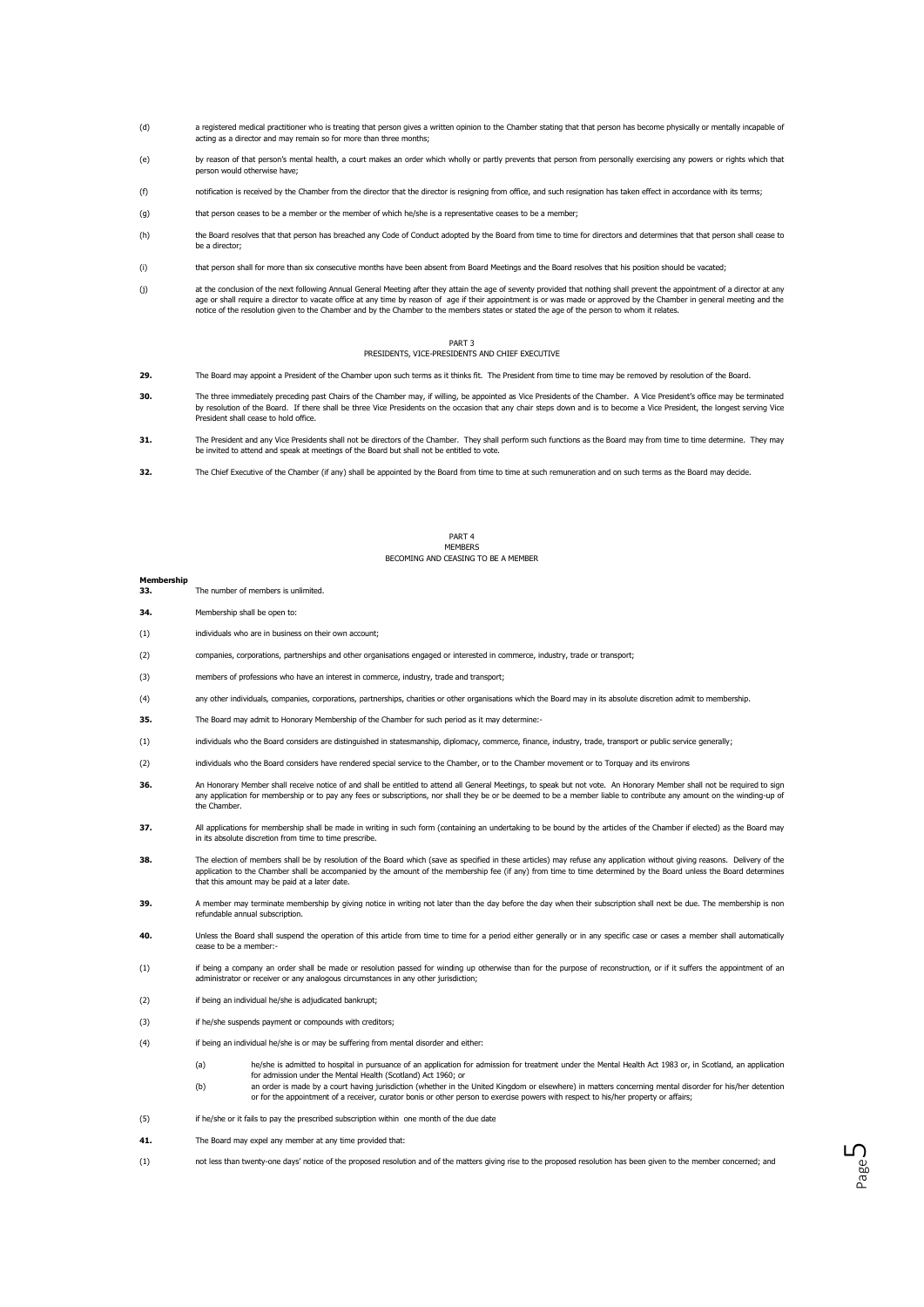(2) the member concerned has been given a reasonable opportunity to make representations and to attend or be represented at the meeting of the Board at which the case is considered and to be heard in defence.

Any member so expelled shall lose all privileges of membership without prejudice to any claims that the Chamber may have, but the Board by resolution may re-admit to membership any member so expelled at such time and on such terms as it may determine.

- **42.** The annual subscription to the Chamber shall be at such rates as may from time to time be fixed by the Board and shall become due and payable in advance on such date or dates as the Board may from time to time determine.
- 43. The Board may determine different membership fees for different classes. The decision of the Board shall be notified to each applicant and, if elected, the member shall pay to the Chamber within twenty-eight days of notification the member's first subscription.
- **44.** The interest and rights of a member are personal only and not transferable or transmissible on death, bankruptcy or dissolution.
- **45.** Members shall be entitled to vote at meetings of the Chamber in accordance with the subsequent provisions of these Articles.

## ORGANISATION OF GENERAL MEETINGS

## **Attendance and speaking at general meetings**

A6.(1) A person is able to exercise the right to speak at a general meeting when that person is in a position to communicate to all those attending the meeting, during the meeting, during the meeting, any information or opinions which that person has on the business of the meeting.

- (2) A person is able to exercise the right to vote at a general meeting when:
	- (a) that person is able to vote, during the meeting, on resolutions put to the vote at the meeting, and
	- (b) that person's vote can be taken into account in determining whether or not such resolutions are passed at the same time as the votes of all the other persons attending the meeting.
- (3) The directors may make whatever arrangements they consider appropriate to enable those attending a general meeting to exercise their rights to speak or vote at it.
- (4) In determining attendance at a general meeting, it is immaterial whether any two or more members attending it are in the same place as each other.
- (5) Two or more persons who are not in the same place as each other attend a general meeting if their circumstances are such that if they have (or were to have) rights to speak and vote at that meeting, they are (or would be) able to exercise them.

**Quorum for general meetings**<br>47. No business other than the appointment of the chairman of the meeting is to be transacted at a general meeting if the persons attending it do not constitute a quorum. The quorum for general meetings shall be no less than 6 directors and no less than 3 other members of the public

**Chairing general meetings**<br>**48.**(1) At the Annual General Meeting the President, the most senior Vice President present, the Chairman or Vice Chair (in that order) shall chair the meeting.

- (2) At any other general meeting the Chair or Vice Chair (in that order) shall chair the meeting.
- (3) If none is present, the Board may appoint any director present to chair the meeting.
- (4) The person chairing a meeting in accordance with this article is referred to as "the chairman of the meeting".

### **Attendance and speaking by directors and non-members**

- **49.**(1) Directors and members may attend and speak at general meetings, whether or not they are members.
- (2) The chair of the meeting may permit other persons who are not members of the Chamber to attend and speak at a general meeting.

# **Adjournment**

- **50.** (1) If the persons attending a general meeting within half an hour of the time at which the meeting was due to start do not constitute a quorum, or if during a meeting a quorum ceases to be present, the chairman of the meeting must adjourn it.
- (2) The chair of the meeting may adjourn a general meeting at which a quorum is present if:-
	- (a) the meeting consents to an adjournment, or
	- (b) it appears to the chair of the meeting that an adjournment is necessary to protect the safety of any person attending the meeting or ensure that the business of the meeting is conducted in an orderly manner.
- (3) The chair of the meeting must adjourn a general meeting if directed to do so by the meeting.
- (4) When adjourning a general meeting, the chair of the meeting must
	- either specify the time and place to which it is adjourned or state that it is to continue at a time and place to be fixed by the directors, and
	- (b) have regard to any directions as to the time and place of any adjournment which have been given by the meeting.
- (5) If the continuation of an adjourned meeting is to take place more than 14 days after it was adjourned, the Chamber must give at least 7 clear days' notice of it (that is, excluding the day of the adjourned meeting and the day on which the notice is given):
	- to the same persons to whom notice of the Chamber's general meetings is required to be given, and
	- containing the same information which such notice is required to contain.
- (6) No business may be transacted at an adjourned general meeting which could not properly have been transacted at the meeting if the adjournment had not taken place.

# VOTING AT GENERAL MEETINGS

## **Voting: general**

**51.** A resolution put to the vote of a general meeting must be decided on a show of hands unless a poll is duly demanded in accordance with the articles. Each member organisation has only one vote, regardless of the number of attendees from the member organisation.

# **Errors and disputes**<br>**52.**(1) No ob

- **52.**(1) No objection may be raised to the qualification of any person voting at a general meeting except at the meeting or adjourned meeting at which the vote objected to is tendered, and every vote not disallowed at the meeting is valid.
- (2) Any such objection must be referred to the chair of the meeting whose decision is final.

- **Poll votes 53.**(1) A poll on a resolution may be demanded:-
	- (a) in advance of the general meeting where it is to be put to the vote, or
	- (b) at a general meeting, either before a show of hands on that resolution or immediately after the result of a show of hands on that resolution is declared.

Page ص

(2) A poll may be demanded by:-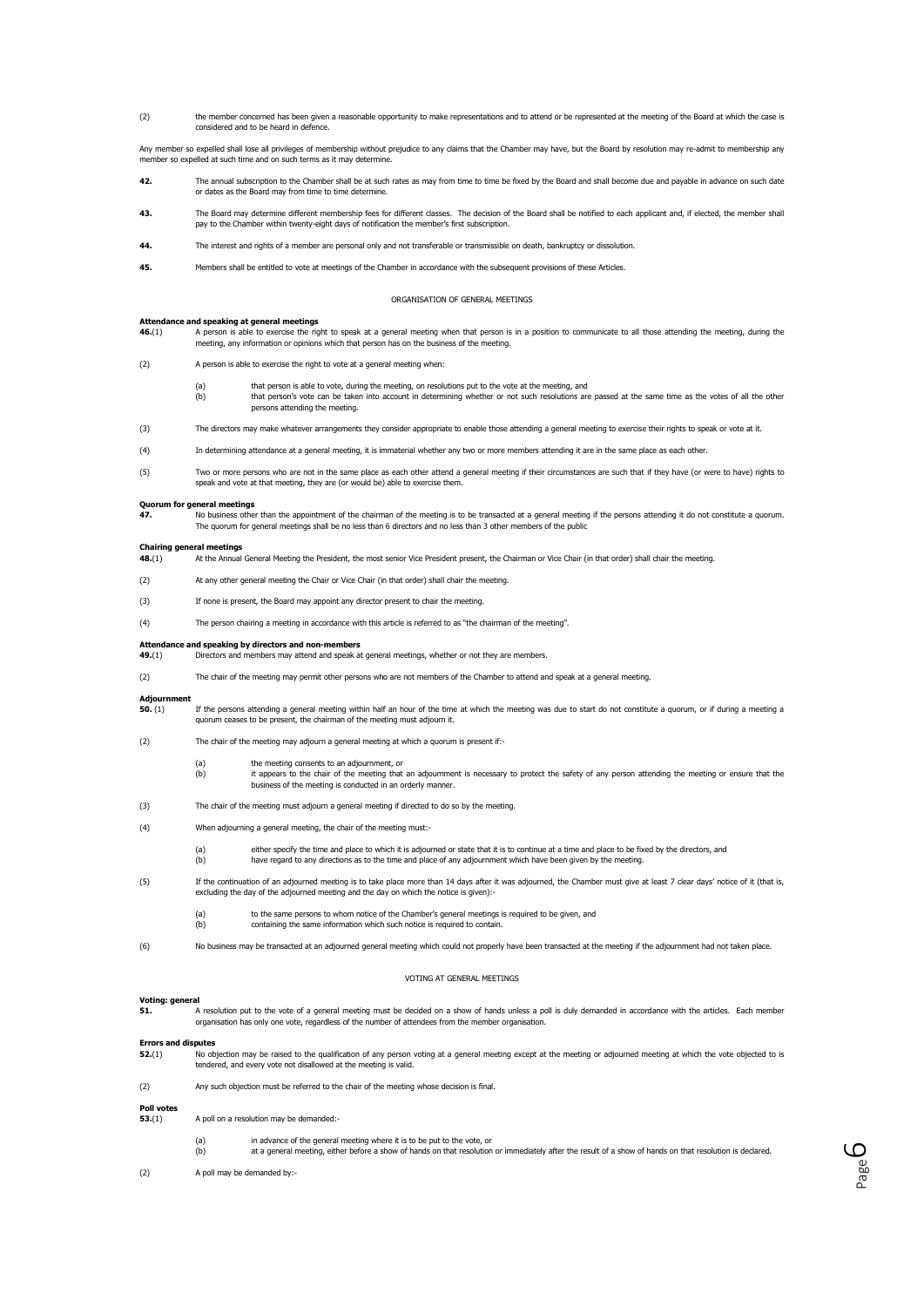- (a) the chair of the meeting;<br>(b) the directors;
- the directors; (c) five or more persons having the right to vote on the resolution.
- (3) A demand for a poll may be withdrawn if:-
	- (a) the poll has not yet been taken, and
	- (b) the chair of the meeting consents to the withdrawal.
- (4) Polls must be taken immediately and in such manner as the chair of the meeting directs.

# **Content of proxy notices**

- **54.**(1) Proxies may only validly be appointed by a notice in writing (a "proxy notice") which:
	-
	- (a) states the name and address of the member appointing the proxy;<br>(b) identifies the person appointed to be that member's proxy and the dentifies the name and didentifies the person appointed to be that member's proxy and the general meeting in relation to which that person is appointed;
	- (c) is signed by or on behalf of the member appointing the proxy, or is authenticated in such manner as the directors may determine; and<br>(d) is delivered to the Chamber in accordance with the articles and any instructions is delivered to the Chamber in accordance with the articles and any instructions contained in the notice of the general meeting to which they relate.
- (2) The Board may require proxy notices to be delivered in a particular form, and may specify different forms for different purposes.
- (3) Proxy notices may specify how the proxy appointed under them is to vote (or that the proxy is to abstain from voting) on one or more resolutions.
- (4) Unless a proxy notice indicates otherwise, it must be treated as:-
	- (a) allowing the person appointed under it as a proxy discretion as to how to vote on any ancillary or procedural resolutions put to the meeting, and (b) appointing that person as a proxy in relation to any adjournment of the general meeting to which it relates as well as the meeting itself.
- **Delivery of proxy notices**<br>55.(1) A person w
- **55.**(1) A person who is entitled to attend, speak or vote (either on a show of hands or on a poll) at a general meeting remains so entitled in respect of that meeting or any adjournment of it, even though a valid proxy notice has been delivered to the Chamber by or on behalf of that person.
- (2) An appointment under a proxy notice may be revoked by delivering to the Chamber a notice in writing given by or on behalf of the person by whom or on whose behalf the proxy notice was given.
- (3) A notice revoking a proxy appointment only takes effect if it is delivered before the start of the meeting or adjourned meeting to which it relates.
- (4) If a proxy notice is not executed by the person appointing the proxy, it must be accompanied by written evidence of the authority of the person who executed it to execute it on the appointor's behalf.

# **Amendments to resolutions**<br>56 (1) **An ordinary re**

**56**.(1) An ordinary resolution to be proposed at a general meeting may be amended by ordinary resolution if:-

- (a) notice of the proposed amendment is given to the Chamber in writing by a person entitled to vote at the general meeting at which it is to be proposed not less than 48 hours before the meeting is to take place (or such later time as the chairman of the meeting may determine), and (b) the proposed amendment does not, in the reasonable opinion of the chairman of the meeting, materially alter the scope of the resolution.
- (2) A special resolution to be proposed at a general meeting may be amended by ordinary resolution, if:
	- the chair of the meeting proposes the amendment at the general meeting at which the resolution is to be proposed, and
	- (b) the amendment does not go beyond what is necessary to correct a grammatical or other non-substantive error in the resolution.
- (3) If the chair of the meeting, acting in good faith, wrongly decides that an amendment to a resolution is out of order, the chair's error does not invalidate the vote on that resolution.

### PART 5 ADMINISTRATIVE ARRANGEMENTS

# **Means of communication to be used**<br>**57.**(1) Subject to the articles, and

- Subject to the articles, anything sent or supplied by or to the Chamber under the articles may be sent or supplied in any way in which the Companies Act 2006 provides for<br>documents or information which are authorised or re
- (2) Subject to the articles, any notice or document to be sent or supplied to a director in connection with the taking of decisions by directors may also be sent or supplied by the means by which that director has asked to be sent or supplied with such notices or documents for the time being.
- (3) A director may agree with the Chamber that notices or documents sent to that director in a particular way are to be deemed to have been received within a specified time<br>of their being sent, and for the specified time t

## **Company seals**

- **58.**(1) Any common seal may only be used by the authority of the directors.
- (2) The directors may decide by what means and in what form any common seal is to be used.
- (3) Unless otherwise decided by the directors, if the Chamber has a common seal and it is affixed to a document, the document must also be signed by at least one authorised person in the presence of a witness who attests the signature.
- (4) For the purposes of this article, an authorised person is:-
	- (a) any director of the Chamber;
	- (b) the Chamber secretary (if any); or
	- (c) any person authorised by the directors for the purpose of signing documents to which the common seal is applied.

## **No right to inspect accounts and other records**

**59.** With the prior approval of the Board a member may inspect any of the Chamber's accounting or other records or documents.

# **Provision for employees on cessation of business**

**60.** The directors may decide to make provision for the benefit of persons employed or formerly employed by the Chamber or any of its subsidiaries (other than a director or former director or shadow director) in connection with the cessation or transfer to any person of the whole or part of the undertaking of the Chamber or that subsidiary.

### DIRECTORS' INDEMNITY AND INSURANCE

# **Indem**<br>61.(1)

**61.**(1) Subject to paragraph (2), a relevant director of the Chamber or an associated company may be indemnified out of the Chamber's assets against:-

(a) any liability incurred by that director in connection with any negligence, default, breach of duty or breach of trust in relation to the Chamber or an associated company,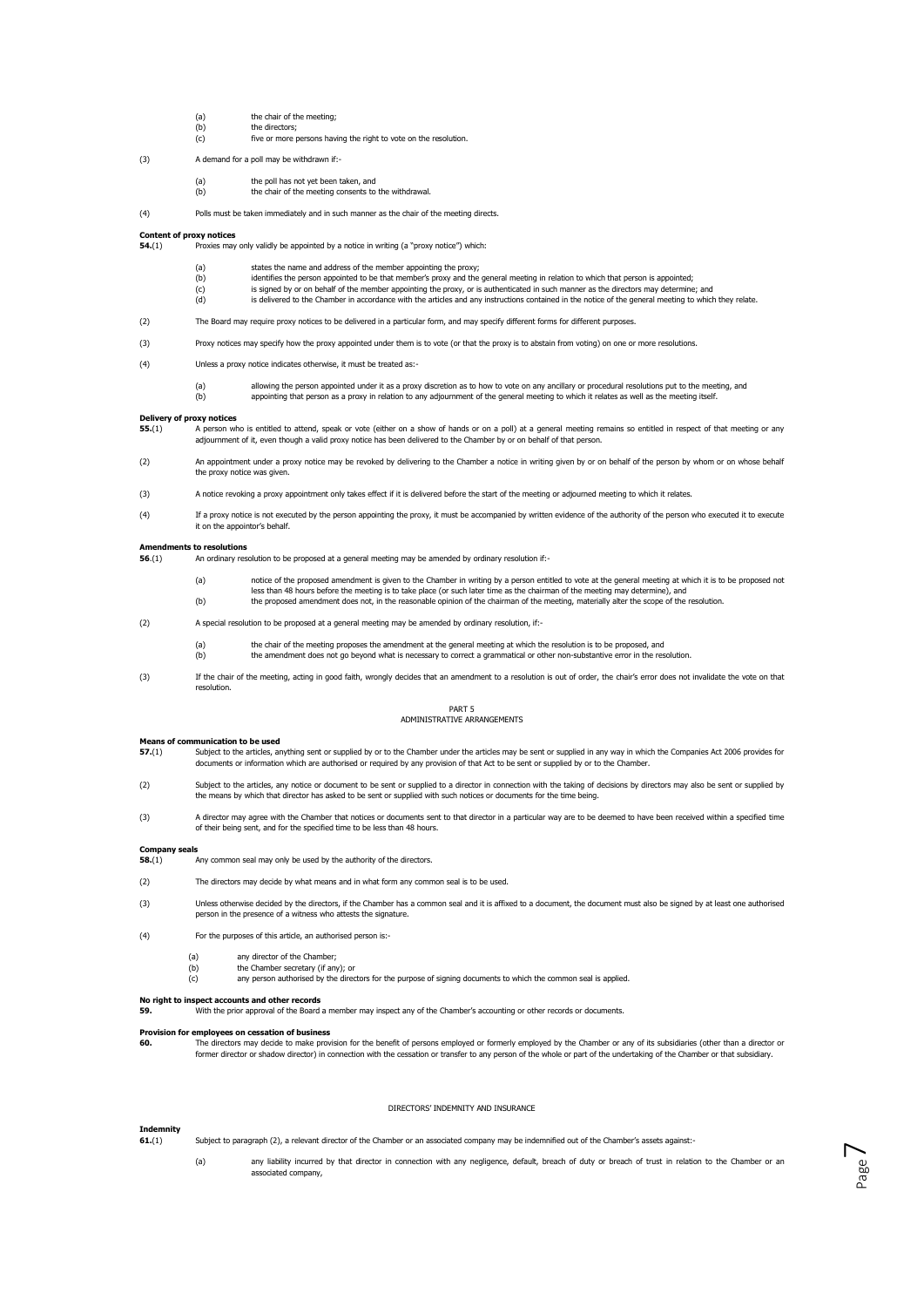- (b) any liability incurred by that director in connection with the activities of the Chamber or an associated company in its capacity as a trustee of an<br>occupational pension scheme (as defined in section 235(6) of the Comp
- (c) any other liability incurred by that director as an officer of the Chamber or an associated company.
- (2) This article does not authorise any indemnity which would be prohibited or rendered void by any provision of the Companies Acts or by any other provision of law.

# (3) In this article:-

(a) companies are associated if one is a subsidiary of the other or both are subsidiaries of the same body corporate, and a "relevant director" means any director or former director of the company or an associated compa

### **Insurance**

**62.**(1) The directors may decide to purchase and maintain insurance, at the expense of the Chamber, for the benefit of any relevant director in respect of any relevant loss.

### (2) In this article:-

- (a) a "relevant director" means any director or former director of the Chamber or an associated company,<br>(b) a "relevant loss" means any loss or liability which has been or may be incurred by a relevant director
- a "relevant loss" means any loss or liability which has been or may be incurred by a relevant director in connection with that director's duties or powers in<br>relation to the Chamber, any associated company or any pension f
- (c) companies are associated if one is a subsidiary of the other or both are subsidiaries of the same body corporate.

## **Dissolution**

**63.** If upon the winding up or dissolution of the Chamber there remains after the satisfaction of all its debts and liabilities, any property whatsoever, the same shall not be paid to or distributed among the members of the Chamber, but shall be given or transferred to some other institution or institutions having objects similar to the objects of the Chamber, and which shall prohibit the distribution of its or their income and property among its or their members to an extent at least as great as is imposed on the Chamber under or by virtue of these Articles, such institution or institutions to be determined by the members of the Chamber at or before the time of dissolution, and if and so far as effect cannot be given to such provision, then to some charitable object.

### 19th April 2017

DIRECTORS' INDEMNITY AND INSURANCE

Indemnity

38.—(1) Subject to paragraph (2), a relevant director of the company or an associated company may be indemnified out of the company's assets against— (a) any liability incurred by that director in connection with any negligence, default, breach of duty or breach of trust in relation to the company or an associated company, (b) any liability incurred by that director in connection with the activities of the company or an associated company in its capacity as a trustee of an occupational pension scheme (as defined in section<br>235(6) of the Companies Act 2006), (c) any other liab authorise any indemnity which would be prohibited or rendered void by any provision of the Companies Acts or by any other provision of law. (3) In this article— (a)<br>companies are associated if one is a subsidiary of the ot director of the company or an associated company.

### Objects Clause The objects for which the Chamber is established are:

- (1) To promote and protect the home and overseas trade and commerce, shipping and manufacturing of the United Kingdom, and, in particular, of Torquay and its environs, to originate,<br>promote and carry out, and to co-operate promoting or carrying out any scheme or plan for promoting Torquay and its environs and to that end to provide an association of business people, professional people, and others and in particular, those in industry or carr trades people and others and, in particular, those in industry or carrying on business, in, or concerned with the home or overseas trade or co manufacturing of Torquay and its environs.
- (2) The collection and dissemination of statistical and other information relating to trade, commerce, shipping and manufacturing.

(3) The promoting, supporting, or opposing legislative or other measures affecting such interests

### Non-Profit Distribution Clause

The income and property of the Company shall be applied solely towards the promotion of its objects as set out in the Articles of Association and no portion therefore shall be paid or<br>transferred, directly or indirectly, b shall be appointed to any office of the Company paid by salary or fees or receive any remuneration or other benefit in money or money's worth from the Company.

Insurance

- 39.—(1) The directors may decide to purchase and maintain insurance, at the expense of the company, for the benefit of any relevant director in respect of any relevant loss. (2) In this<br>article— (a) a "relevant director" m has been or may be incurred by a relevant director in connection with that director's duties or powers in relation to the company, any
- associated companies in the company or associated company, and (c) companies are associated if one is a subsidiary of the other or both panics are associated if one is a subsidiary of the other or both are subsidiaries of the same body corporate.

# DIRECTORS' INDEMNITY AND INSURANCE

### Indemnity

38.—(1) Subject to paragraph (2), a relevant director of the company or an associated company may be indemnified out of the company's assets against— (a) any liability incurred by that director in connection with any negligence, default, breach of duty or breach of trust in relation to the company or an associated company, (b) any liability incurred by that<br>director in connection with the activities of t 235(6) of the Companies Act 2006), (c) any other liability incurred by that director as an officer of the company or an associated company. (2) This article does not<br>authorise any indemnity which would be prohibited or ren companies are associated if one is a subsidiary of the other or both are subsidiaries of the same body corporate, and (b) a "relevant director" means any director or former director of the company or an associated company.

Objects Clause The objects for which the Chamber is established are:

(1) To promote and protect the home and overseas trade and commerce, shipping and manufacturing of the United Kingdom, and, in particular, of Torquay and its environs, to originate, promote and carry out, and to co-operate with any person, body corporate, social enterprise or any other form of organisation or association whatsoever in originating, promoting or carrying out any scheme or plan for promoting Torquay and its environs and to that end to provide an association of business people, professional people, trades people and others and, in particular, those in industry or carrying on business, in, or concerned with the home or overseas trade or commerce, shipping or manufacturing of Torquay and its environs.

> Page  $\infty$

(2) The collection and dissemination of statistical and other information relating to trade, commerce, shipping and manufacturing.

(3) The promoting, supporting, or opposing legislative or other measures affecting such interests

Non-Profit Distribution Clause